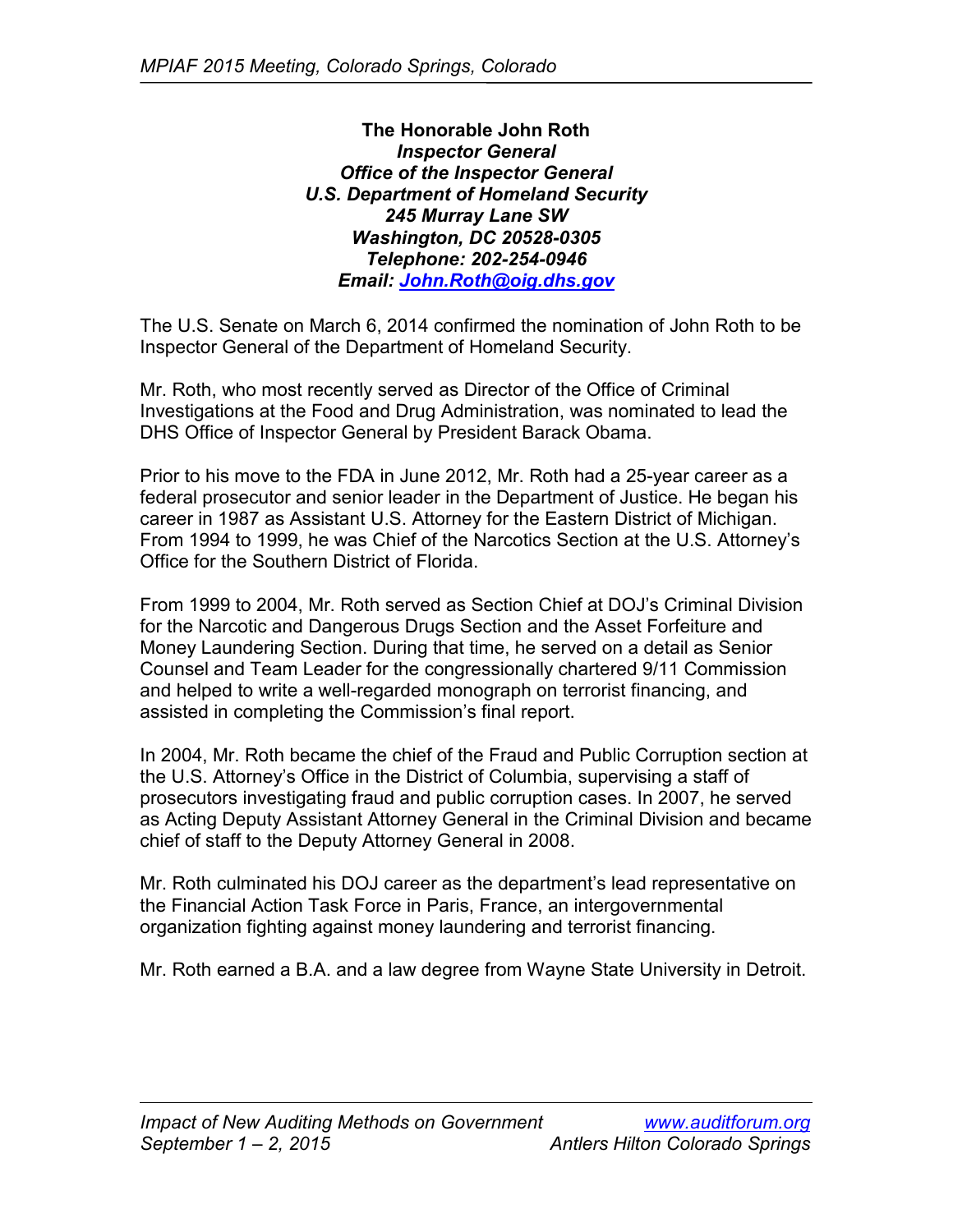**Matt Devlin, M.S., CISA, CISM** *Deputy State Auditor Colorado Office of the State Auditor 1525 Sherman Street, 7th Floor Denver, CO 80203-2211 Telephone: 303-869-2800 Email: [matt.devlin@state.co.us](mailto:matt.devlin@state.co.us)*

Matt Devlin is the deputy state auditor at the Colorado Office of the State Auditor (OSA), primarily responsible for overseeing complex, value-added IT audits in the State of Colorado. In addition, Matt is responsible for overseeing select performance audits, the OSA's IT audit strategy, plan, report writing, communications, and the OSA's IT infrastructure.

Prior to appointment as deputy state auditor, Matt served as IT audit manager at the University of Colorado (CU). In that position, he was responsible for overseeing the IT audit function across the various CU campuses and system administration. Previous to this, Matt spent time working in the IT audit field at First Data Corporation, Quantum Corporation, PricewaterhouseCoopers, and KPMG.

Matt holds a Bachelor of Science degree in biology with a pre-veterinary medicine concentration from Kansas State University and a Master of Science degree in Management Information Systems from the University of Nebraska at Omaha. Matt is a certified information systems auditor (CISA) and a certified information security manager (CISM).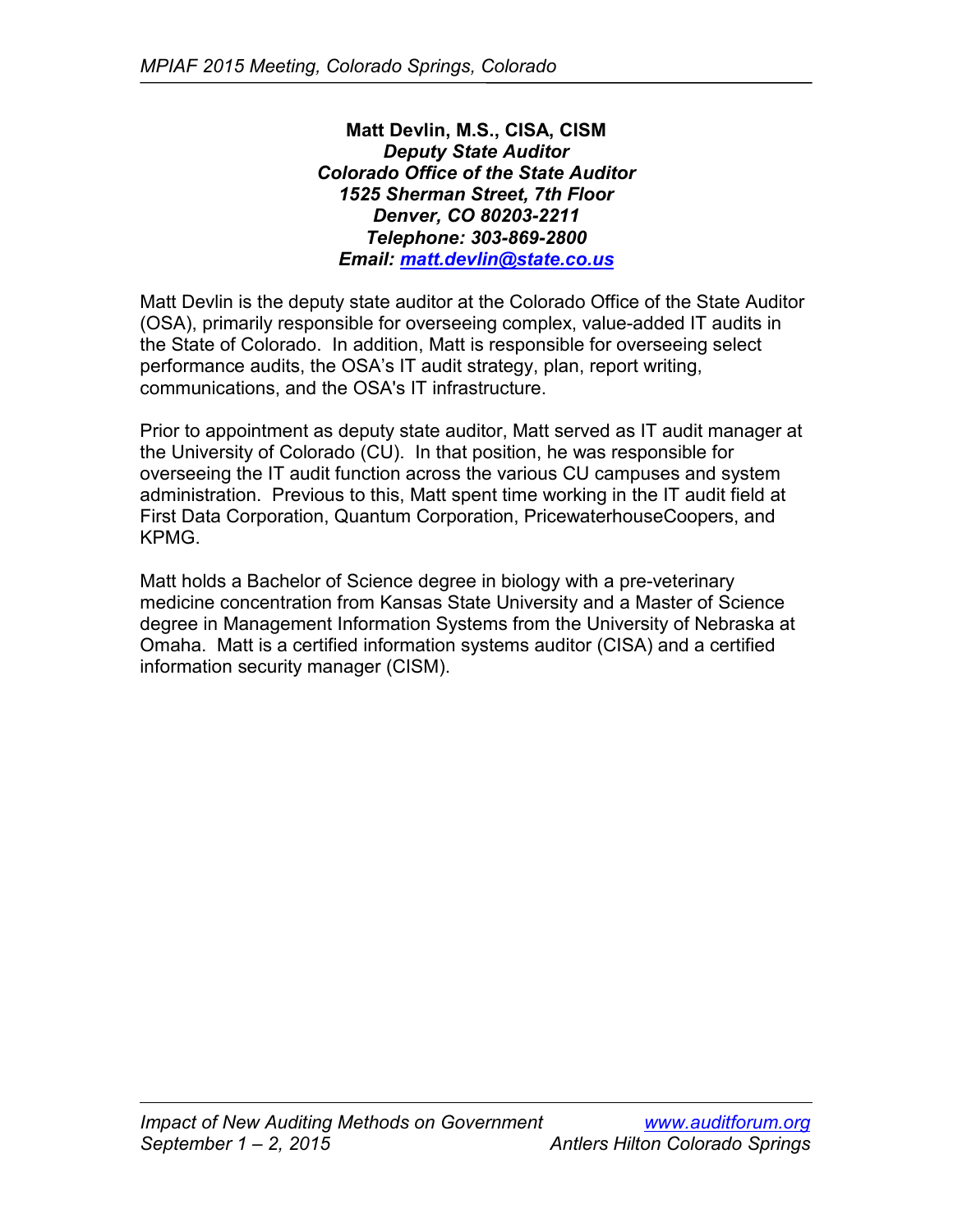# **Stephen E. Coury, CISA** *Chief Information Security Officer Technology Services/Information Security City and County of Denver Telephone: 720-913-4919 Email: [Stephen.Coury@denvergov.org](mailto:Stephen.Coury@denvergov.org)*

Mr. Coury is the Chief Information Security Officer (CISO) for the City and County of Denver. He is responsible for Information Security, Governance, Risk, and Compliance. With over 25 years' experience in information technology, including over 15 years in IT Audit, his background includes municipal government, consumer banking, investment banking, insurance, and telecommunications.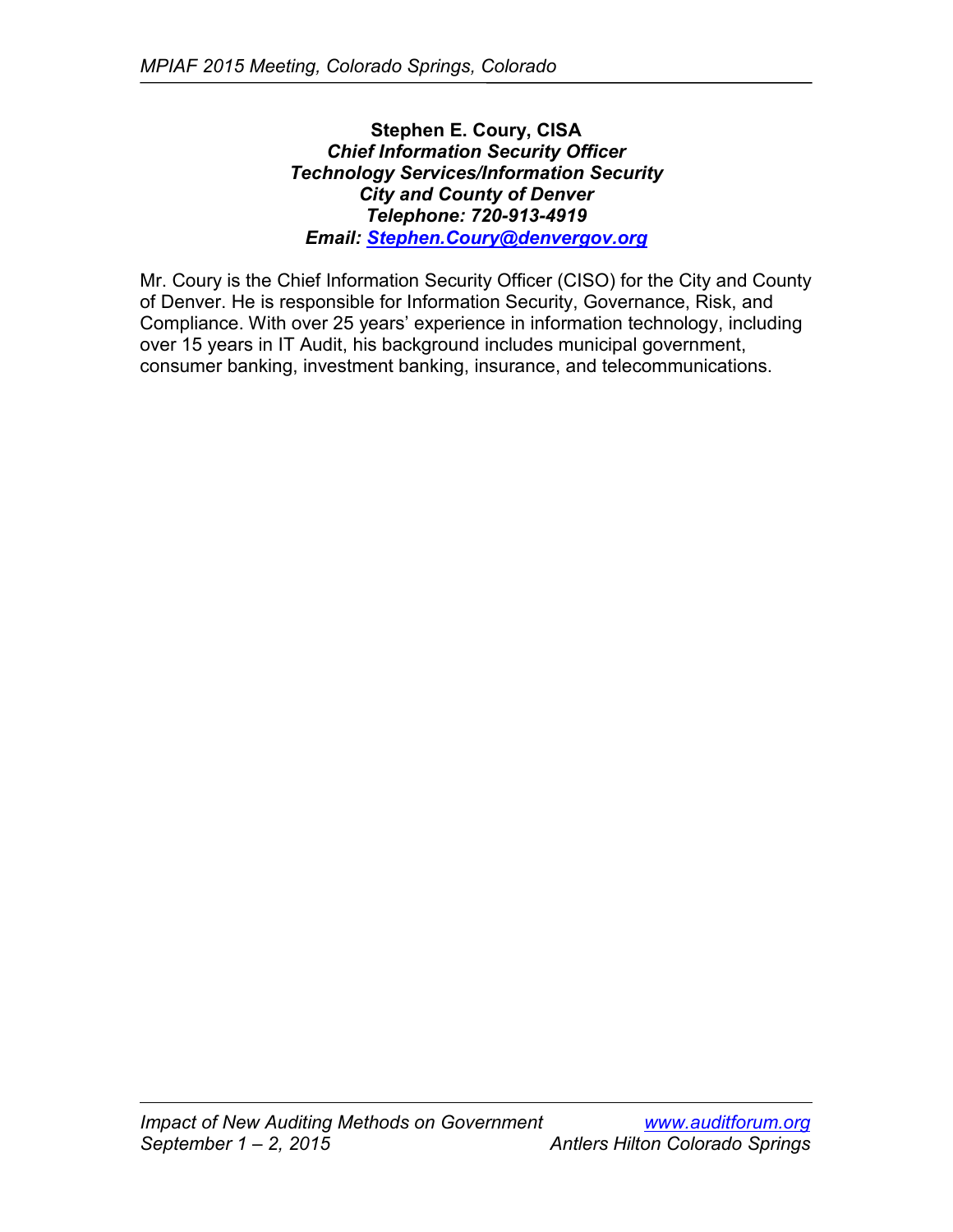**Rhonda Plantenga, CISA, CRISC** *BKD, LLP Director Denver - IT Risk Services 1700 Lincoln Street, Suite 1400 Denver, CO 80203 Telephone: 303-837-3596 Email: [rplantenga@bkd.com](mailto:rplantenga@bkd.com)*

Rhonda is a member of BKD's IT Risk Services division. Rhonda has more than 20 years of experience helping companies with information technology (IT) risk services, regulatory compliance, Service Organization Control (SOC) reports/SSAE 16 reviews, and general IT auditing.

Rhonda has been involved with companies' regulatory governance, compliance and control issues, implemented risk-based approaches to identify and protect key applications/data, performed and managed IT general control reviews, and has performed and managed Service Organization Controls/SSAE 16 reviews. Rhonda has both public practice and industry experience.

Rhonda has earned numerous certifications, including Certified Information Systems Auditor (CISA), Certified in Risk and Information Systems Control (CRISC), and ITIL Foundations. Rhonda is a member of ISACA (Information Systems and Control Association) and the American Institute of CPAs (AICPA).

Rhonda is a graduate of the University of Nebraska, Lincoln, with a B.S. in Finance and Management and the University of Missouri, Kansas City, with a M.S. degree in Accounting with concentration in Accounting Information Systems.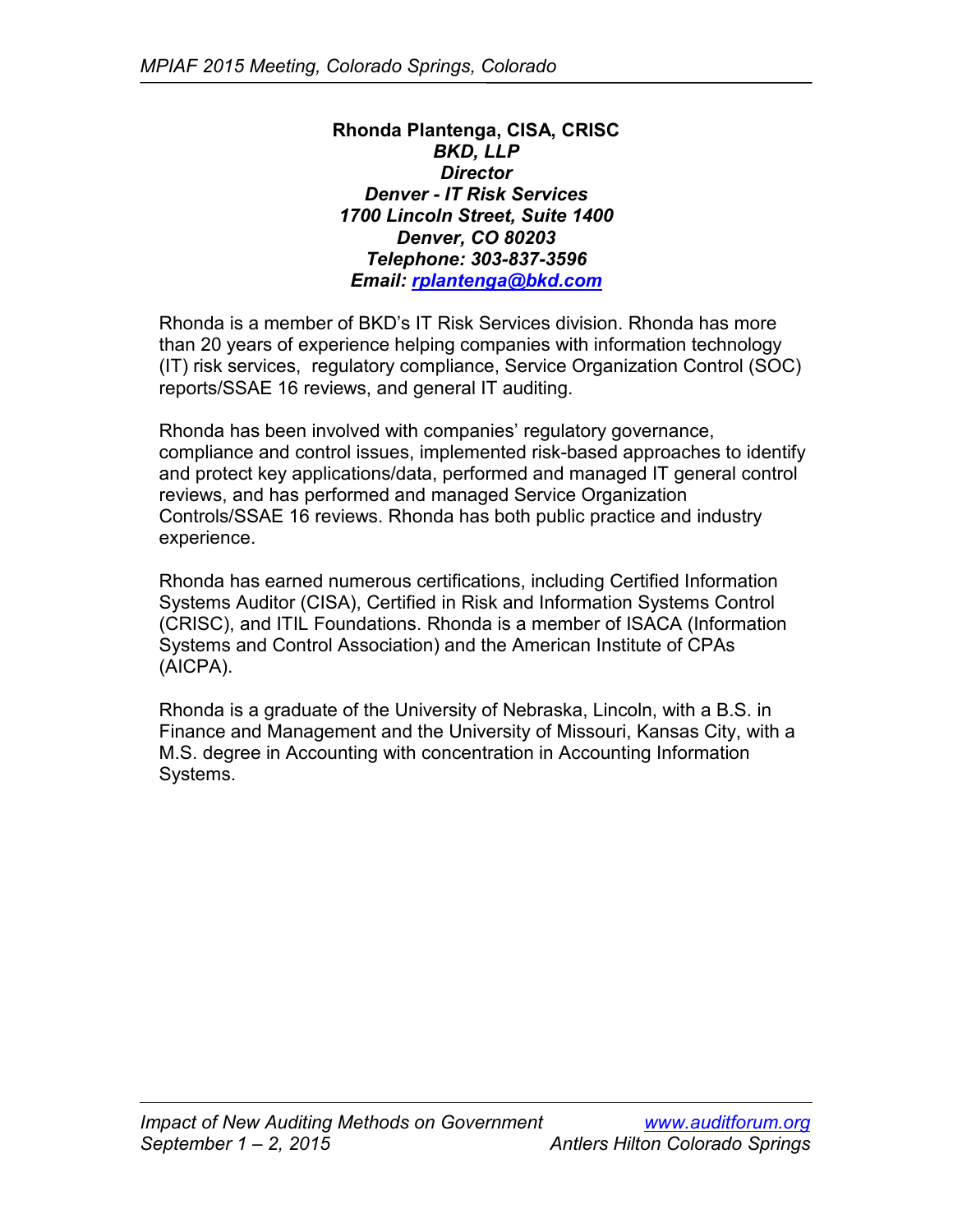# **Angela N. Thorpe** *Chief Information Systems Security Officer U.S. Air Force Academy Telephone: 719.333.9679 Email: [angela.thorpe@usafa.edu](mailto:angela.thorpe@usafa.edu)*

Angela Thorpe is the Chief Information System Security Officer for the United States Air Force Academy, located in Colorado Springs, CO. She comes from a background of security audit testing and risk assessments for Department of Defense systems. Ms. Thorpe holds a Master's of Science degree in Information Assurance (now known as CyberSecurity), and a Certification in Information Systems Management. Prior to working at the USAF Academy, she worked as the Lead Information System Security Officer for the Air Force Space-based Infrared System (SBIRS) for 5 years, and the National Security Agency for 3 years. Ms. Thorpe is an active member of Information Systems Audit & Control Association (ISACA) and Infragard.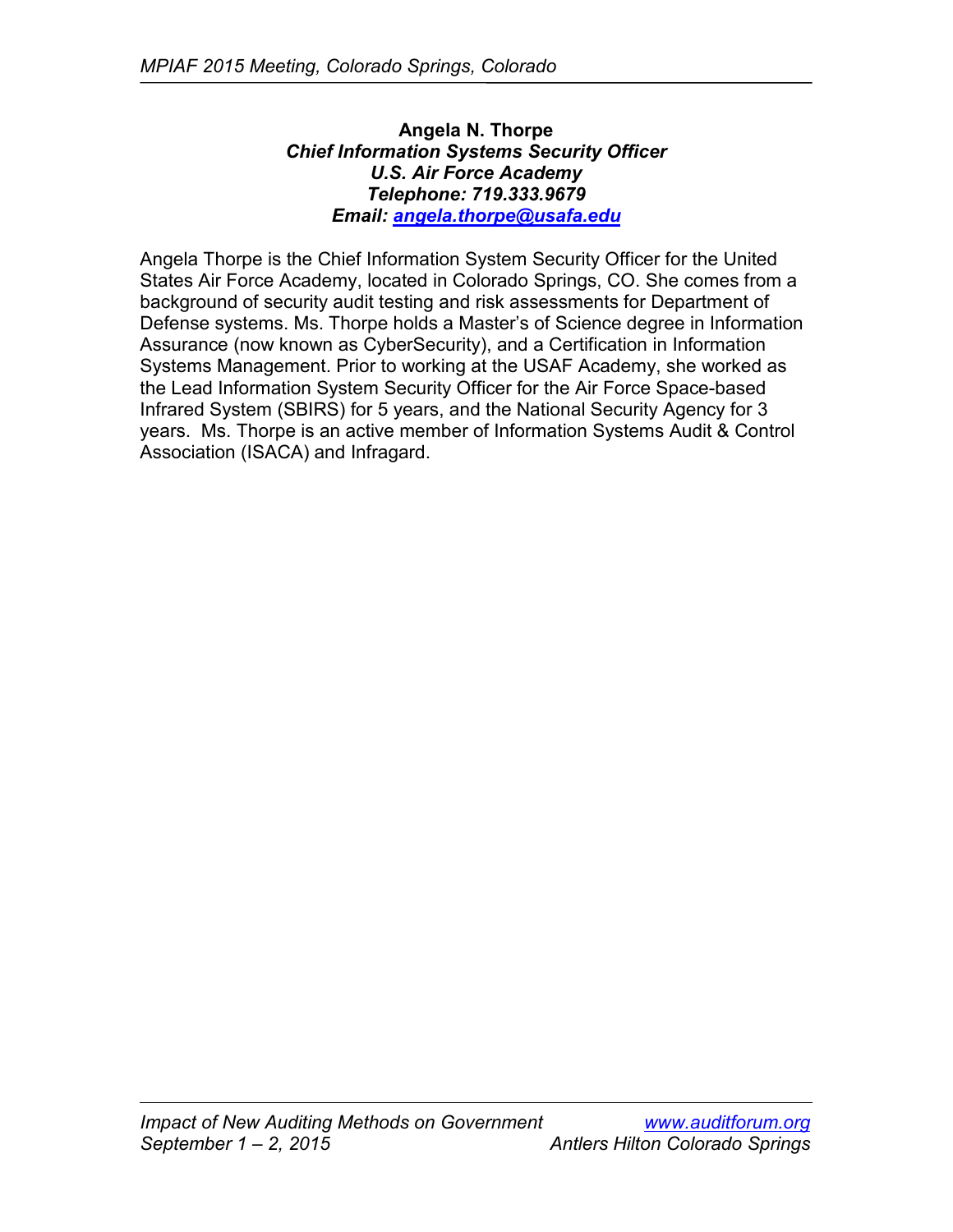**Bill Reinsberg** *Assistant Director Strategic Issues U.S. Government Accountability Office 441 G. Street, NW Washington, DC 20548 Telephone: 202-512-5080 Email: [reinsbergw@gao.gov](mailto:reinsbergw@gao.gov)*

Bill Reinsberg is an Assistant Director, Strategic Issues, for the U.S. Government Accountability Office (GAO). He coordinates GAO's high risk program, Presidential and Congressional transition efforts, and Enterprise Risk Management (ERM) work. Over a long career at GAO, Bill has led work on a wide range of strategic management, human capital, disclosure, and risk management issues. His work has enhanced oversight, strengthened accountability for results, and supported successful transformation to more efficient and effective government. Prior to GAO, Bill interned for Congressman James J. Florio, received a B.A. in Economics and Political Science from Lynchburg College, and studied Economics at George Mason University and Georgetown University.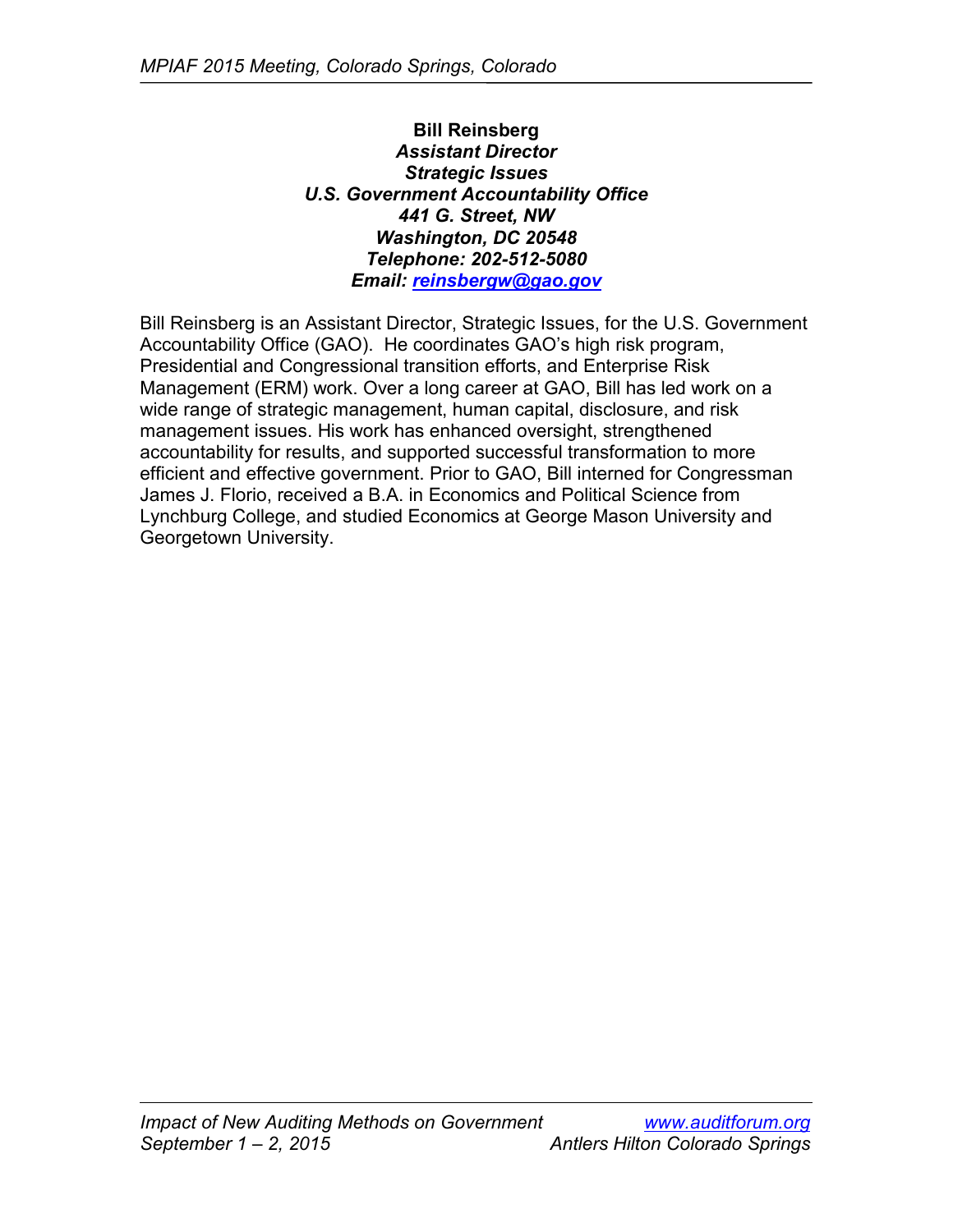**Brigadier General Malham Wakin** *Emeritus Professor Department of Philosophy U.S. Air Force Academy 2304 Cadet Dr. Ste. 3100 U.S. Air Force Academy, CO 80840 Telephone: 719-333-7731 Email: [profandlynn@aol.com](mailto:profandlynn@aol.com)*

Mal Wakin is Emeritus Professor of Philosophy at the USAF Academy where he has taught since 1959 and served as Professor and Head of the Dept. of Philosophy, Chairman of the Humanities Division, Assistant Dean, and Associate Dean. He was on active duty with the Air Force from 1993 to 1995 and holds a number of military decorations including the Distinguished Service Medal and three Legions of Merit. He has authored or edited five books and more than fifty scholarly articles and was featured as one of 12 "great professors" in People Magazine, Oct. 13, 1975. Mal has earned B.A. (Notre Dame), M.A. (SUNY Albany), and Ph.D. (Univ. of So. Calif.) degrees and has been awarded three honorary degrees.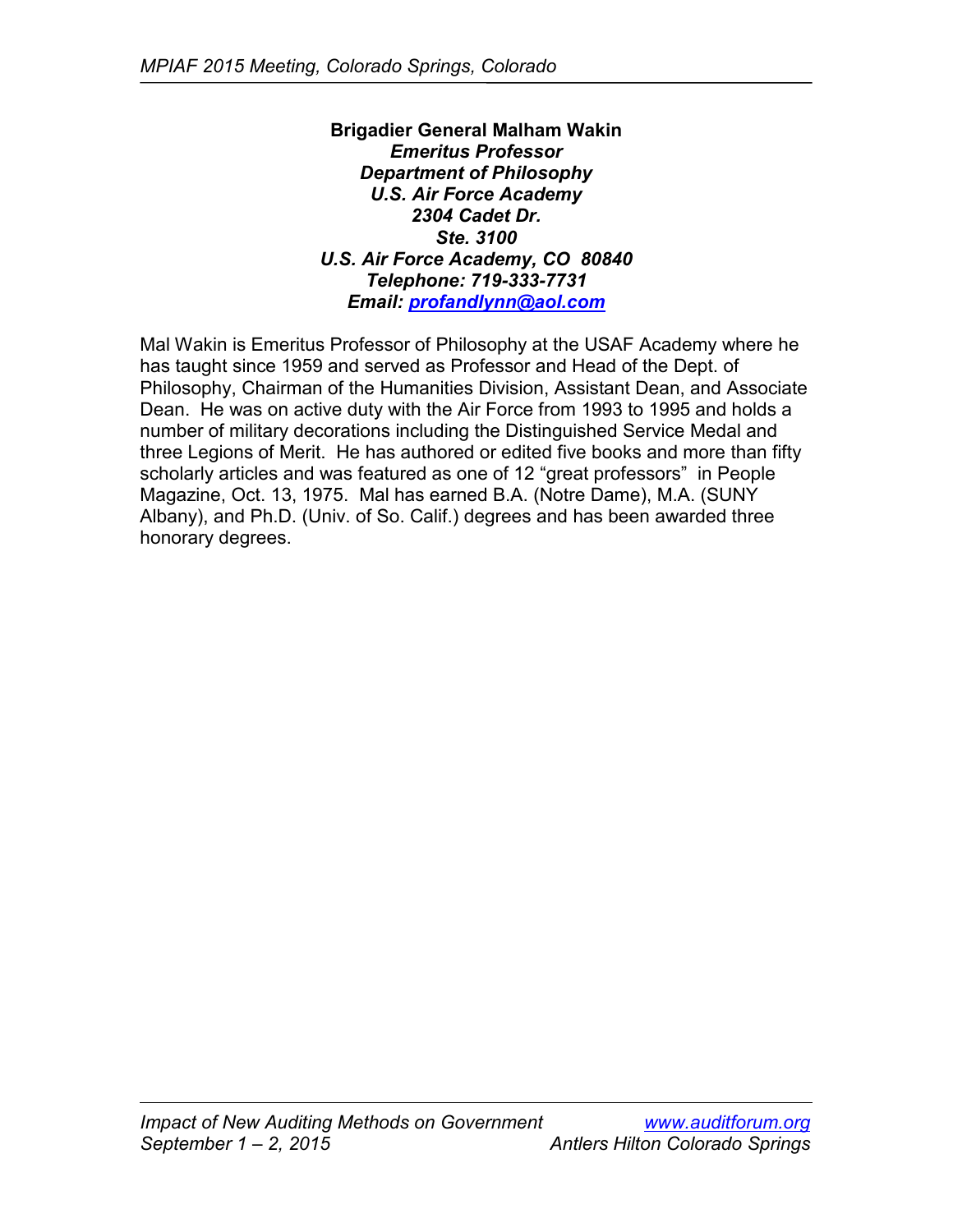### **David Ashley, CISA, CISM, CBCP, CRISC, CHP** *Director IT Audit Section Office of the State Auditor State of Mississippi P.O. Box 956, Jackson, MS 39205 Telephone: 601-576-2636 Email: [David.Ashley@osa.ms.gov](mailto:David.Ashley@osa.ms.gov)*

David is the Director of IT Audit for the State of Mississippi with the Office of the State Auditor. David has over 30 years of experience on domestic and international levels in information technology auditing, operations, applications development, and technical support. In addition, he has been involved in numerous business continuity planning and disaster recovery projects.

David graduated from DeltaState University with a Master of Education in 1975 and Millsaps College with a Master of Business Administration in 2000. David is a Certified Information Systems Auditor, Certified Information Security Manager, Certified Business Continuity Professional, Certified HIPAA Professional and is Certified in Risk and Information Systems Controls. In recent years he has served as Manager of IT Risk and Assurance CPA firm that is ranked in the Top 50 firms in the United States, where he gained considerable experience in the areas of publically traded and private entities, governmental entities, healthcare, SAS70/SSAE 16, and regulatory compliance.

While David enjoys the challenge of auditing agencies with very complex computer systems, he realizes the most satisfaction when helping smaller entities secure their information assets and passing along to both staff and clients the knowledge about business systems, as well as life, that he has gained through his varied experiences.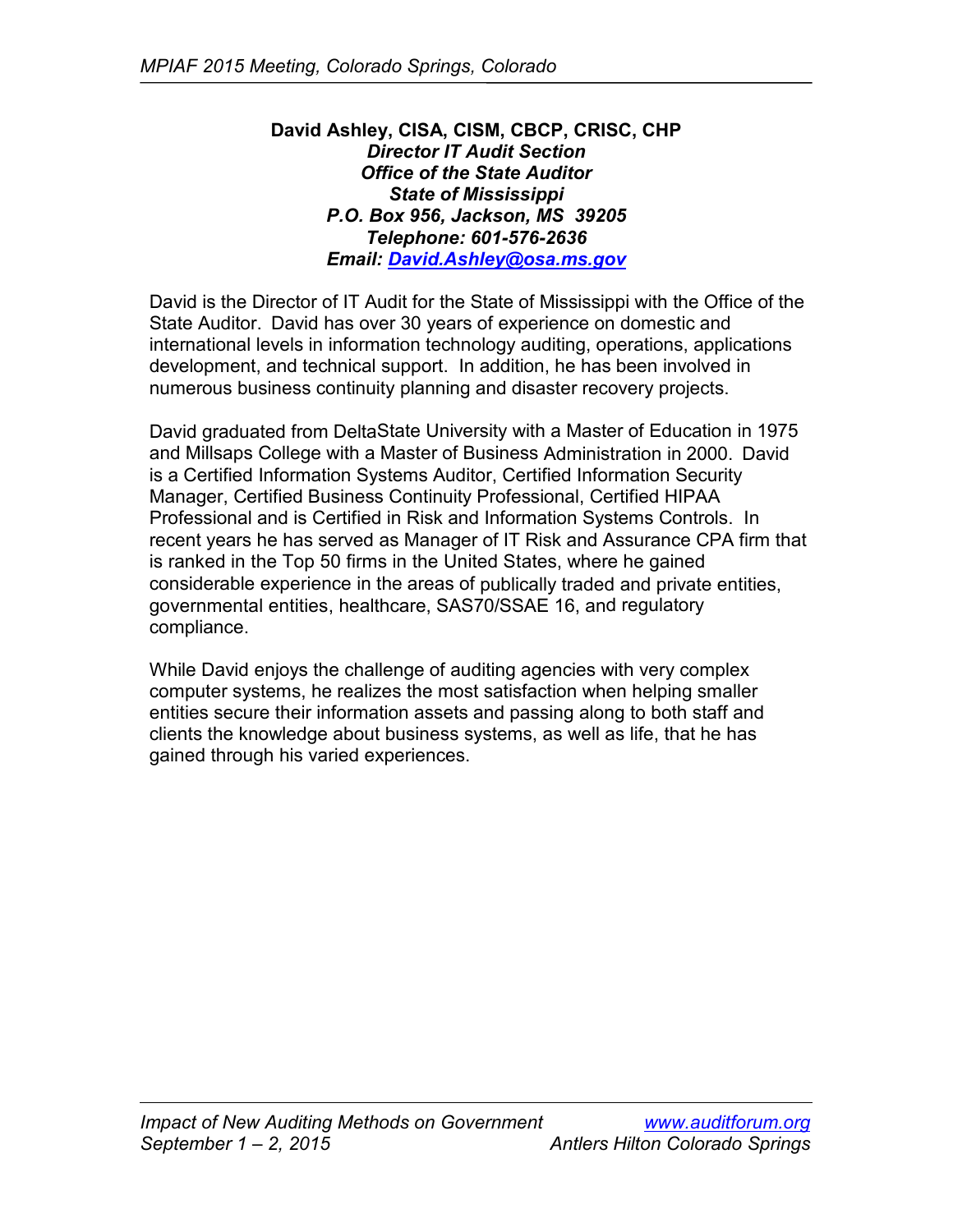### **Marcus Garrett, CIA, CGAP, CRMA** *Audit Supervisor Office of the Auditor City and County of Denver Telephone: 720-913-5086 Email: [Marcus.Garrett@denvergov.org](mailto:Marcus.Garrett@denvergov.org)*

Marcus Garrett is a Performance Audit Supervisor with the City and County of Denver Office of the Auditor. He has a decade of performance audit experience primarily dedicated to the field of law enforcement and criminal justice. Mr. Garrett holds designations as a Certified Internal Auditor, a Certified Government Auditing Professional, and a Certification in Risk Management Assurance. Prior to joining the Denver Office of the Auditor, he worked as an Internal Auditor for the Texas Department of Criminal Justice (TDCJ) and the Williamson County Auditor's Office with a focus on the Sheriff's Office. He is an active member of the Institute of Internal Auditors and the Association of Local Government Auditors.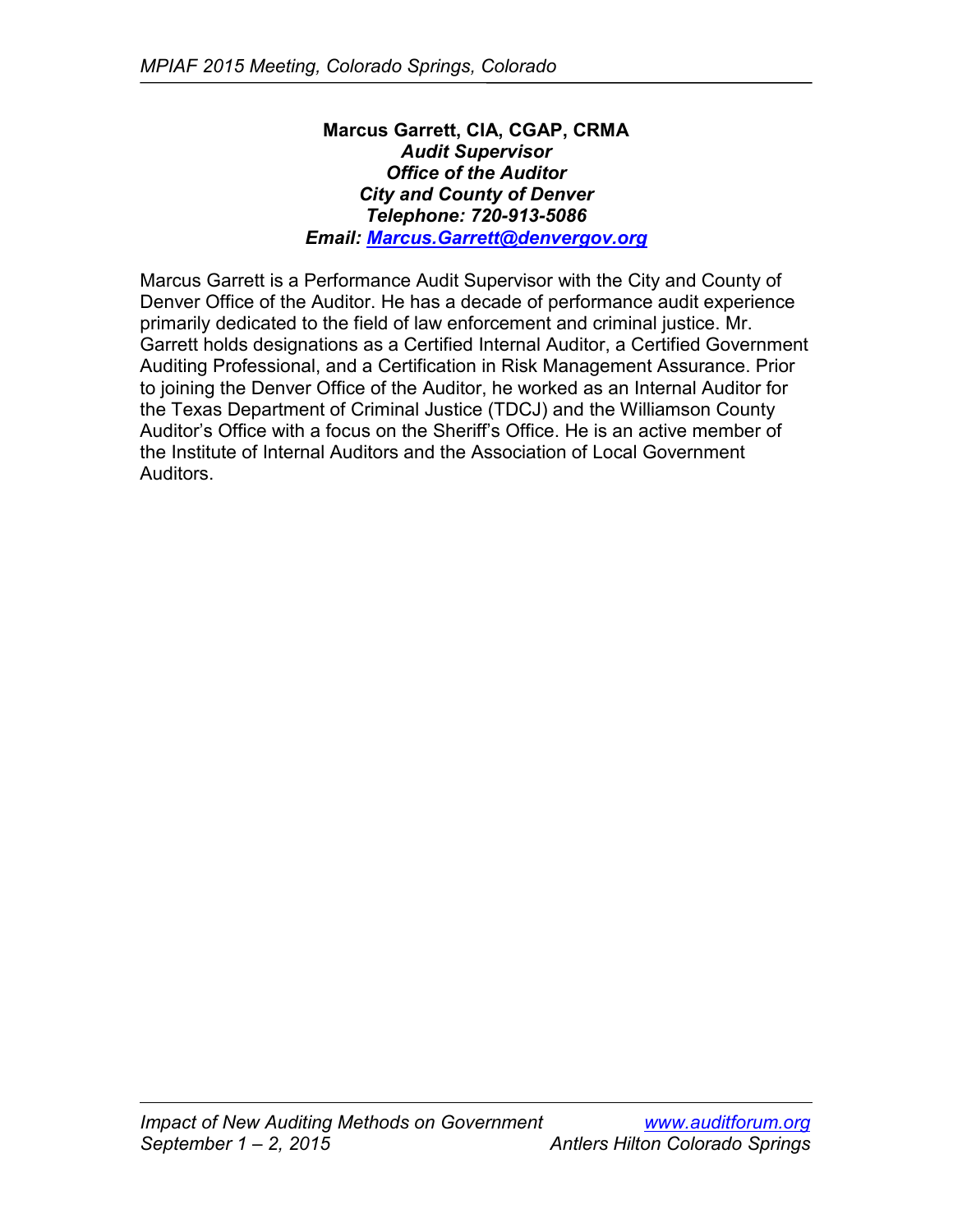**Rudy Lopez** *Lead Auditor City and County of Denver Auditor's Office 201 W. Colfax Avenue, Dept. 705 Denver, CO 80202 Telephone: 720-913-5000 Email: [Rudy.lopez@denvergov.org](mailto:Rudy.lopez@denvergov.org)*

Mr. Lopez has over eight years of auditing experience in the government sector and several years as a small business owner. Mr. Lopez holds a Bachelor of Science degree in Business Administration and a Master of Science degree from Colorado State University. Mr. Lopez has been with the City and County of Office of the Auditor since January 2007 and is a member of the Institute of Internal Auditors and the Association of Local Government Auditors.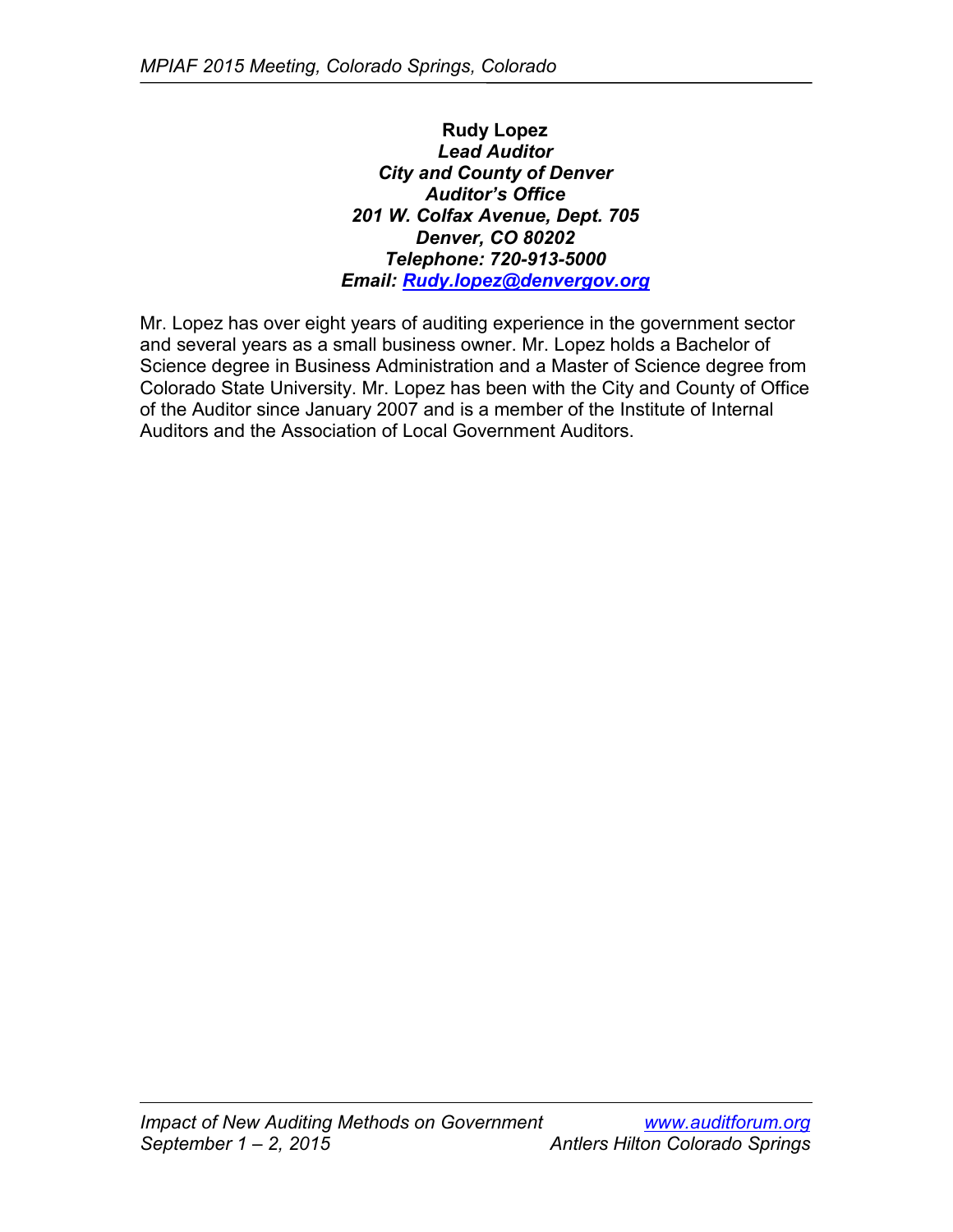**Kelsey Yamasaki** *Data Analyst City and County of Denver Auditor's Office 201 W. Colfax Avenue, Dept. 705 Denver, CO 80202 Telephone: 720-913-5000 Email: [Kelsey.yamasaki@denvergov.org](mailto:Kelsey.yamasaki@denvergov.org)*

Kelsey Yamasaki joined the Office of the Auditor of the City and County of Denver in June 2013. While with the Office of the Auditor, Mr. Yamasaki has served as a senior and lead auditor for the team that is responsible for conducting audits at Denver International Airport. He currently serves as the Office's Data Analyst, which requires him to assist all audit teams with the analysis of data pertinent to the audits being conducted. Prior to working for the Office of the Auditor, Mr. Yamasaki served as Study Coordinator and Research Assistant on several large scale experimental and quasi-experimental research projects for the Center for Naval Analyses' Institute for Public Research in Arlington, VA. Mr. Yamasaki holds a Master's of Public Policy from the Terry Sanford School of Public Policy at Duke University and a Bachelor of Arts in Public Policy from the Institute of Public Policy Studies at the University of Denver.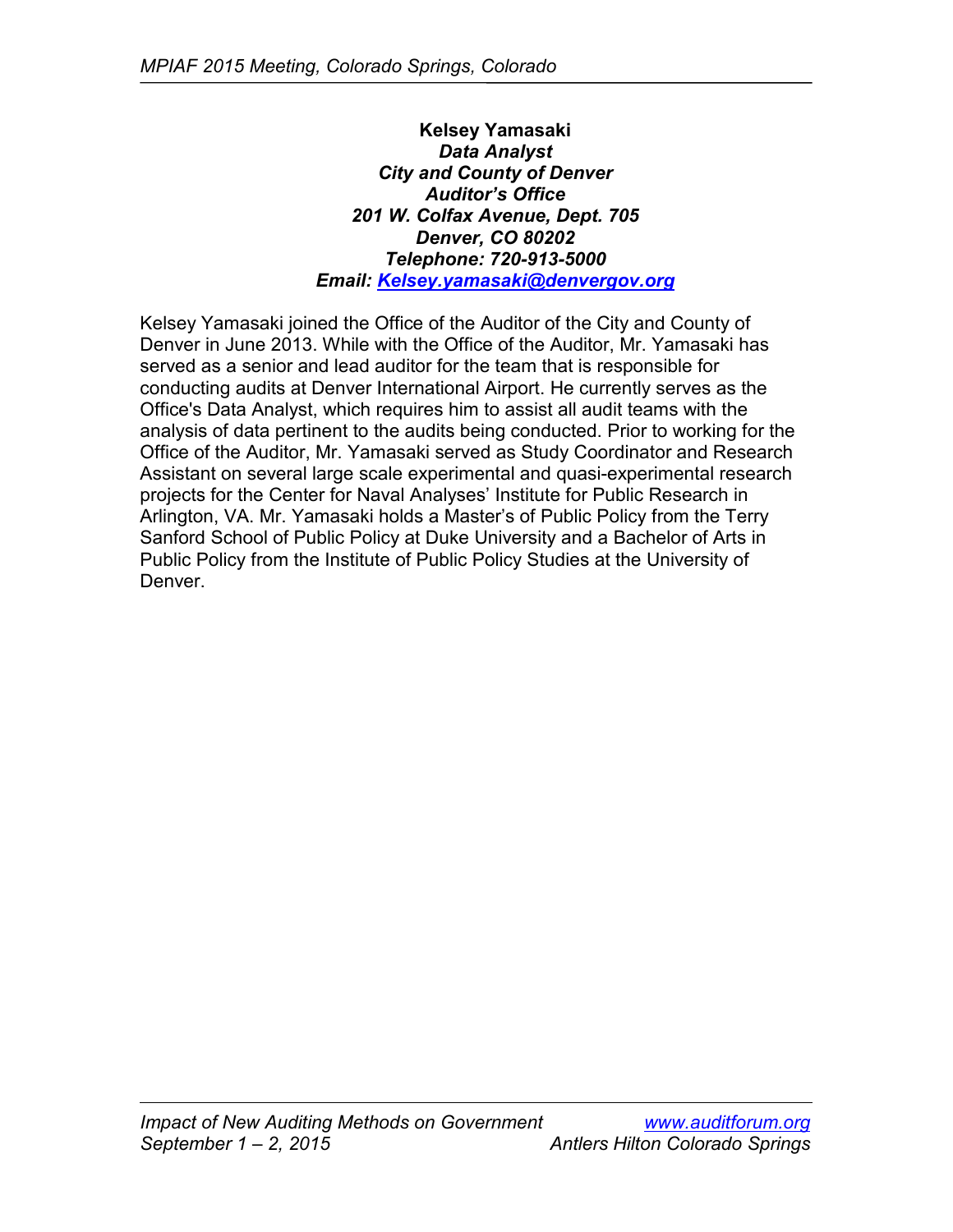**Sam T. Atkinson** *Director, Performance Audit Division Office of the State Auditor State of Mississippi P.O. Box 956 Jackson, MS 39042 Telephone: 601-576-2655 [Sam.Atkinson@osa.ms.gov](mailto:Sam.Atkinson@osa.ms.gov)*

In government since 1987.

Policy Analyst, *Center for International Security and Strategic Studies*, '87-92 amazing times! The fall of the Berlin Wall, the break-up of the Soviet Union, NAFTA and other "Free trade agreements," etc.

Linguist intern at the *National Security Agency* (Russian cryptography program) 1990.

*John C. Stennis Institute of Government* (1992-1999) as a research & policy analyst, "Big Picture" of government policy, operations, and impact, including program evaluations—the public administration profession's version of performance audits.

Director of Policy and Research at the *Mississippi Municipal League* 1999-2004.

*Performance Audit Director at Mississippi Office of the State Auditor (OSA) 2004—present*.

At OSA, like many of my other positions, looking at a subject from many different perspectives has been very important, just as considering long and short-term consequences of decisions. Understanding government operations and policy helps in evaluating/auditing programs, laws, policies, and agencies.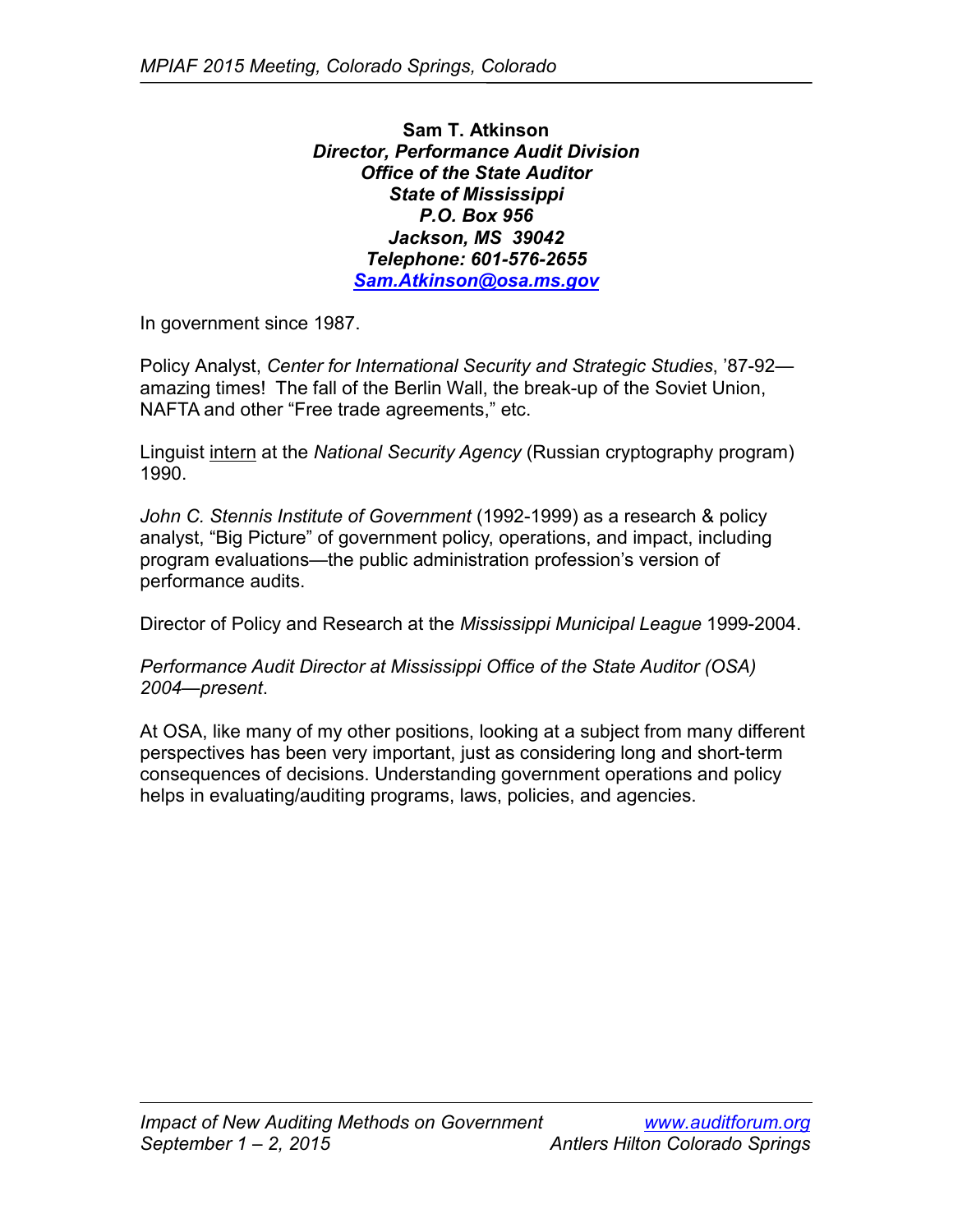**Dawn Roth Lindell** *Chief Information Officer and Senior Vice President Western Area Power Administration 12155 W. Alameda Parkway PO box 281213 Lakewood, CO 80228 Telephone: 720-962-7241 Email: [Lindell@WAPA.gov](mailto:Lindell@WAPA.gov)*

Dawn Roth Lindell is the Sr. VP and CIO at Western Area Power Administration. An integral member of the senior management team, she leads Western-wide technology programs and works to improve business procedures, cyber security and critical infrastructure protection. She previously led IT Services at Colorado Springs Utilities.

Lindell has served as Chairman of the Large Public Power Council CIO organization, Chairman of the Pikes Peak Regional Communications Network Board and served on the board of the Water/Wastewater Forum. She was a founding member to the Western Cyber Exchange, an organization focused on effective cyber security.

She holds a BS in chemical engineering from Notre Dame and a MBA from UCCS. Lindell is known as a visionary leader with strong technical skills, high energy and a passion for serving people.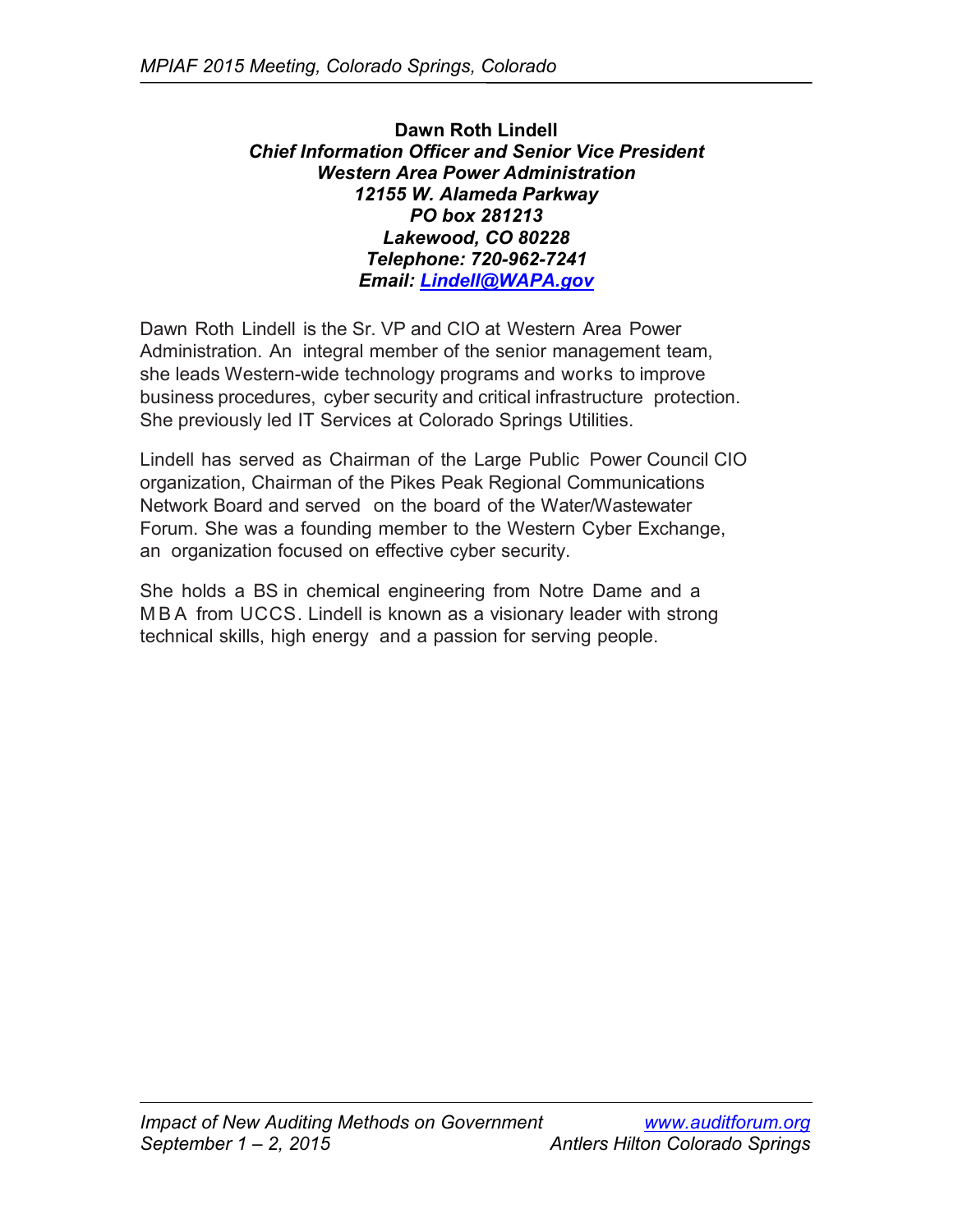**Eric H. Holbrook** *Assistant Director Financial Management and Assurance U.S. Government Accountability Office 441 G Street, NW Washington, DC 20548 Telephone: 202-512-5232 Email:* **[holbrooke@gao.gov](mailto:holbrooke@gao.gov)**

Eric Holbrook is an Assistant Director on the Government Accountability Office's Financial Management and Assurance Team. His work focuses on revising, promoting, and interpreting *Government Auditing Standards*, commonly known as the "yellow book," and he regularly contributes to GAO's reports on grants management. Before he started with GAO, Eric worked with the Maine State Department of Audit on Maine's single audit and then with the National Oceanic and Atmospheric Administration to ensure that agency's compliance with the requirements of OMB's revised Circular A-123, *Management's Responsibility for Internal Control*. Eric graduated from the University of Vermont and received his MS degree in Accounting from Southern New Hampshire University. He is a Certified Public Accountant, a member of the American Institute of Certified Public Accountants, and a member of the Association of Government Accountants.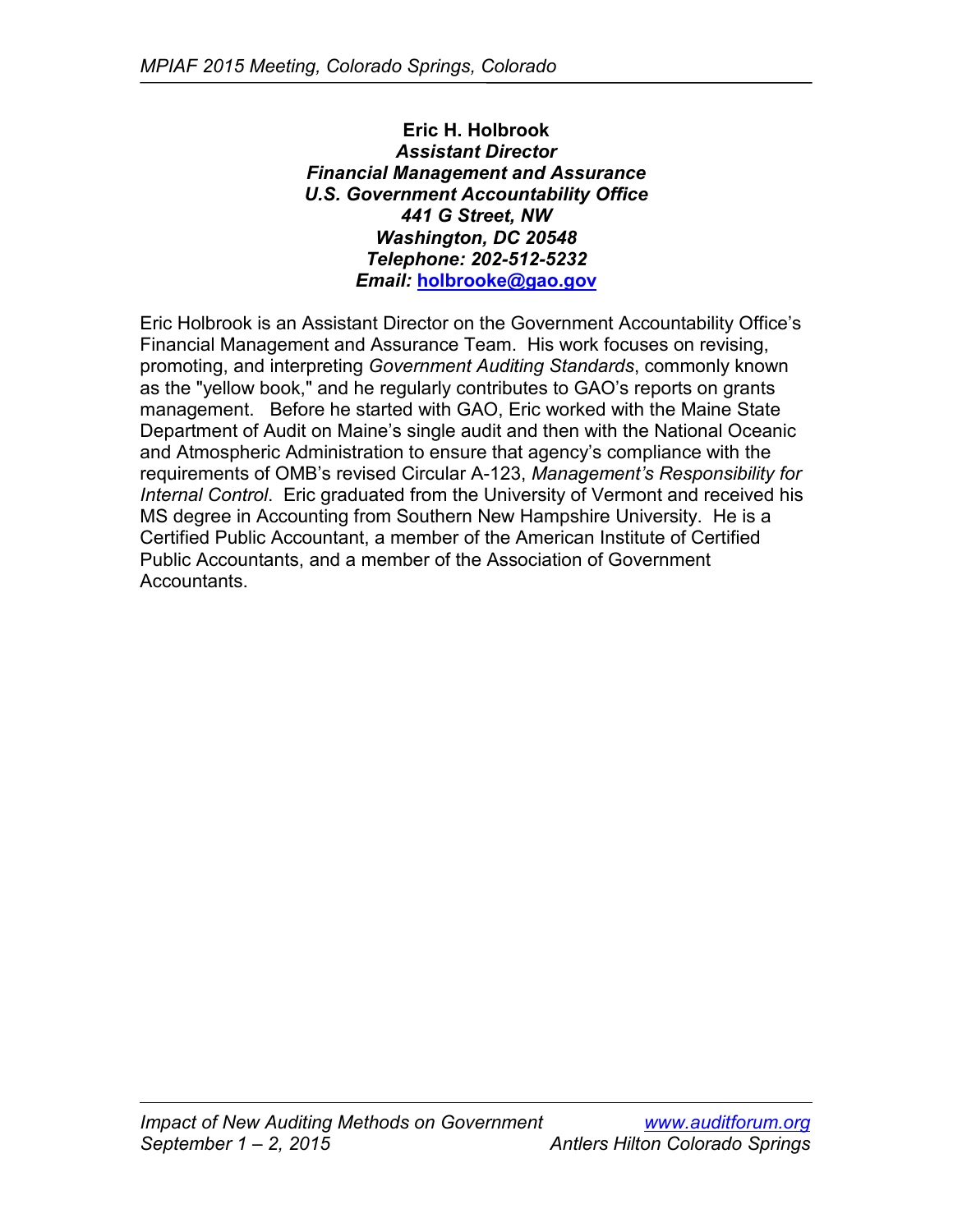**Jenny Atchley** *Legislative Audit Supervisor Colorado Office of the State Auditor 1525 Sherman Street, 7th Floor Denver, CO 80203-2211 Telephone: 303-869-2835 Email:* **[jenny.atchley@state.co.us](mailto:jenny.atchley@state.co.us)**

Jenny Atchley has worked at the Colorado Office of the State Auditor (OSA) since 2006. In her current position as Legislative Audit Supervisor, she oversees the day-to-day activities of a performance audit team. During her time at the OSA, Jenny has contributed to performance audits of topics ranging from lottery operations and medical assistance for prison inmates, to child welfare and medical marijuana. Prior to beginning her auditing career, Jenny worked in the public relations industry. Jenny has a bachelor's degree in business administration and a master's degree in journalism and mass communication.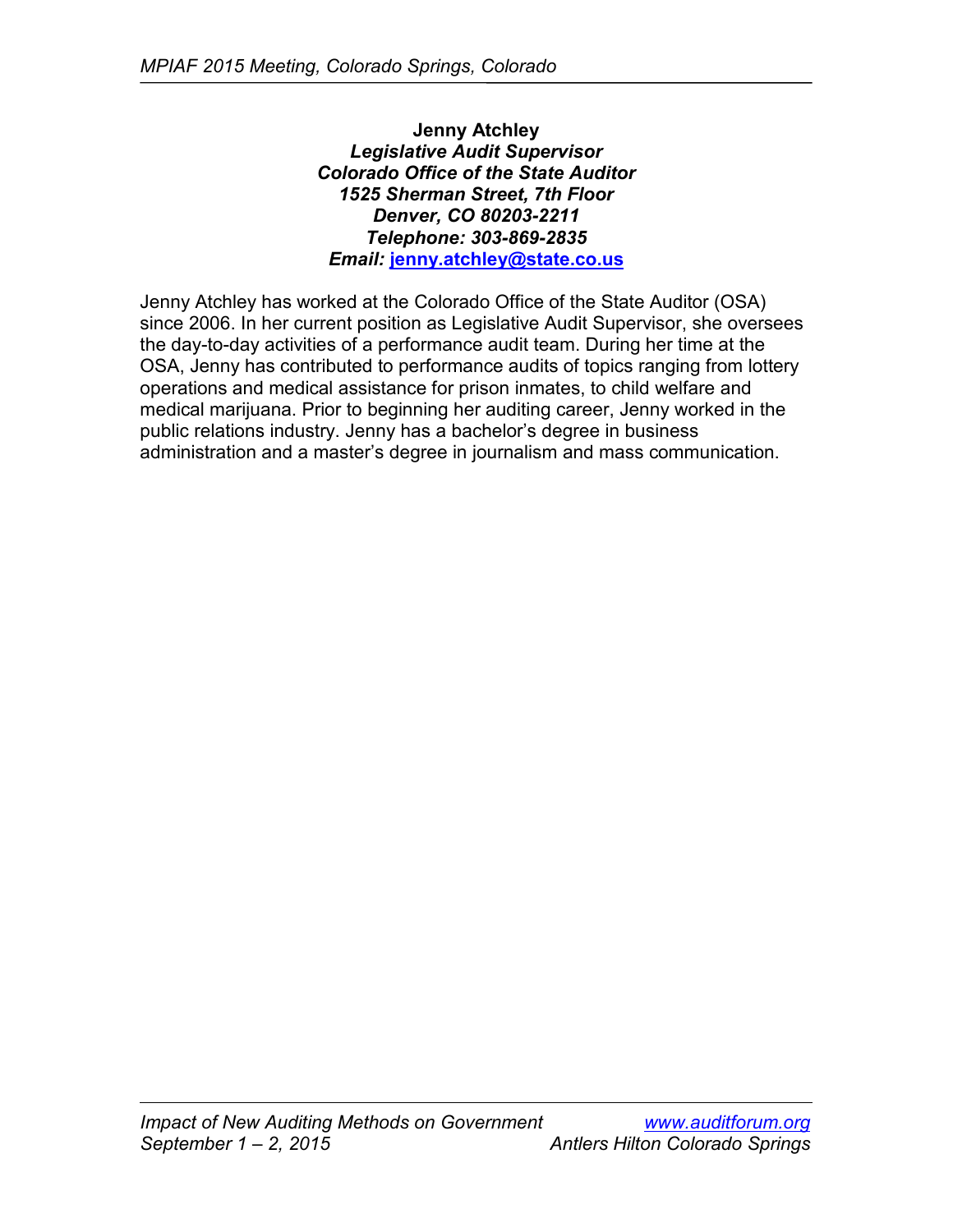**Nina Frant** *Audit Manager Colorado Office of the State Auditor 1525 Sherman Street, 7th Floor Denver, Colorado 80203 Telephone: 303-869-2842 Email:* **[nina.frant@state.co.us](mailto:nina.frant@state.co.us)**

Nina Frant *(pronounced to rhyme with "ant")* is a performance audit manager with the Colorado Office of the State Auditor. She has worked for 7 years as a performance auditor, covering topics as varied as child welfare, performancebased budgeting, concealed handgun permitting, motorcycle training subsidies, and medical marijuana regulation. She holds a BA in international affairs from the University of Colorado.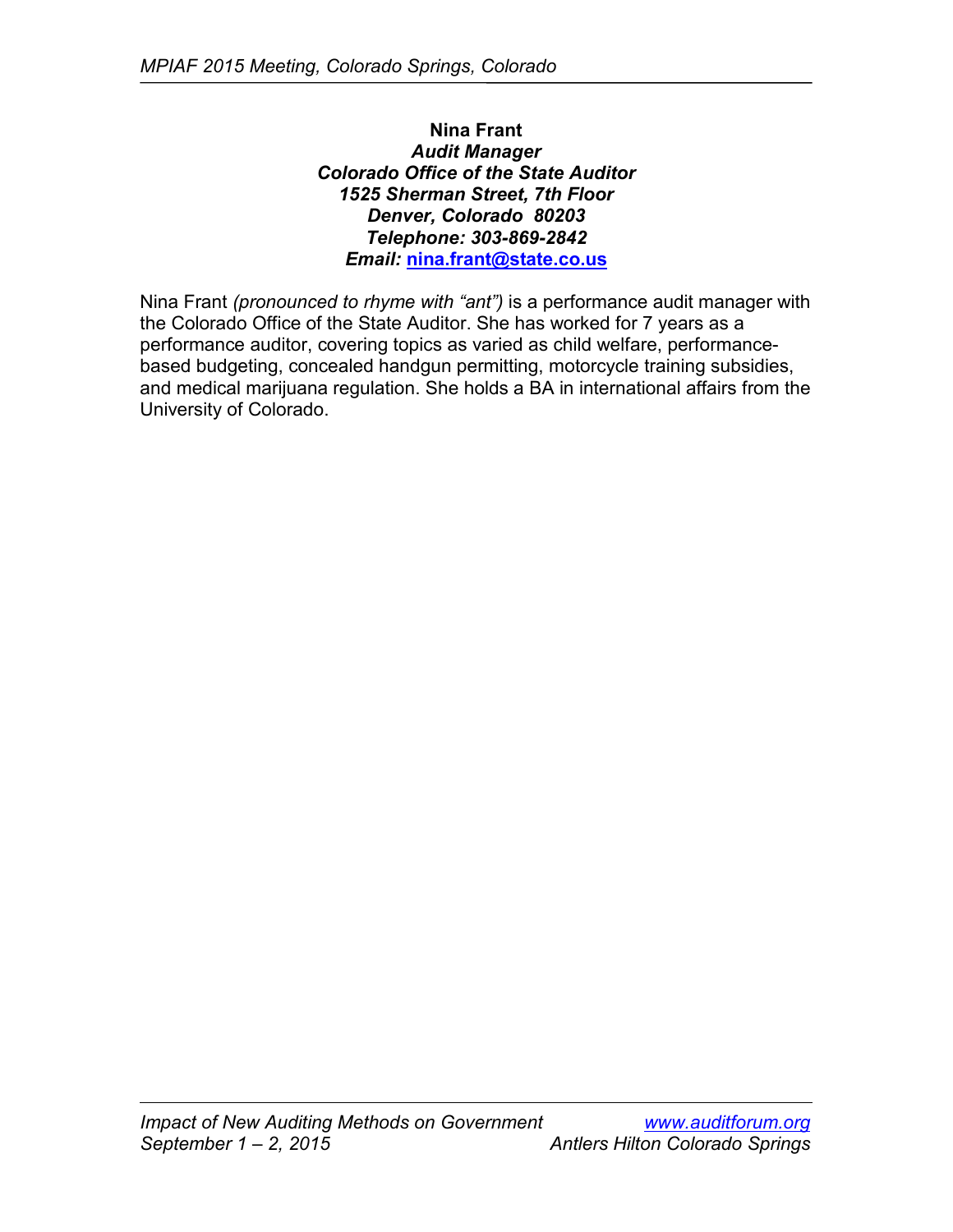**Dr. Martin Shields** *Professor of Economics Director Regional Economics Institute Department of Economics Colorado State University Telephone: 970.491.2922 Email: [martin.shields@colostate.edu](mailto:martin.shields@colostate.edu)*

Dr. Shields is a regional economist whose primary responsibility is analyzing and forecasting the northern Colorado and Colorado state economies. His research program at the CSU Regional Economics Institute focuses on economic growth, domestic migration and tax policy. He is especially interested in policies that increase and improve labor market opportunities for lower income households. Dr. Shields has published more than 30 scholarly articles and book chapters, and has presented his findings to diverse economic and community development audiences. Prior to joining Colorado State University, Shields served as director of Pennsylvania State University's Center for Economic and Community Development, and was an associate professor of agricultural and regional economics. He holds an undergraduate degree from Michigan State University, his master's from Penn State, and his doctorate from University of Wisconsin.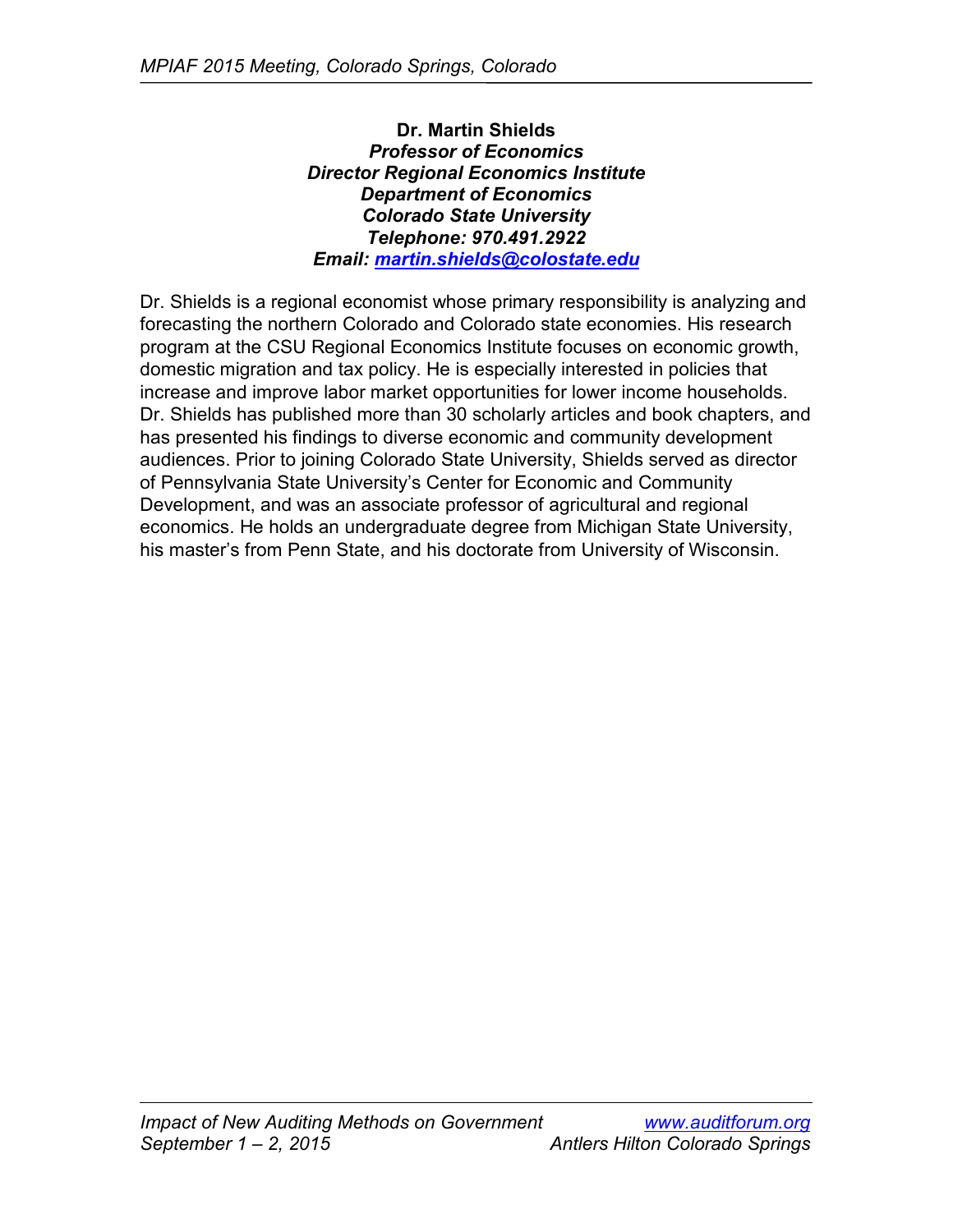**Steve Lord** *Managing Director Forensic Audits and Investigative Service U.S. Government Accountability Office 441 G Street, NW Washington, DC 20548 Telephone: 202-512-4379 Email: [LordS@gao.gov](mailto:LordS@gao.gov)*

Steve Lord is the Managing Director of GAO's Forensic Audits and Investigative Services team. He oversees a highly-trained staff charged with conducting special audits and investigations on major federal programs prone to fraud, waste and abuse. He regularly discusses these issues before Congress, the IG and law enforcement community, and industry forums. He has received many awards over his 30 year career including awards for meritorious and distinguished GAO service.

Mr. Lord holds an undergraduate degree from the University of Virginia, a MBA from George Mason University, and a MS in national security strategy from the National Defense University. He also completed the Senior Executive Fellows Program at Harvard University in 2008.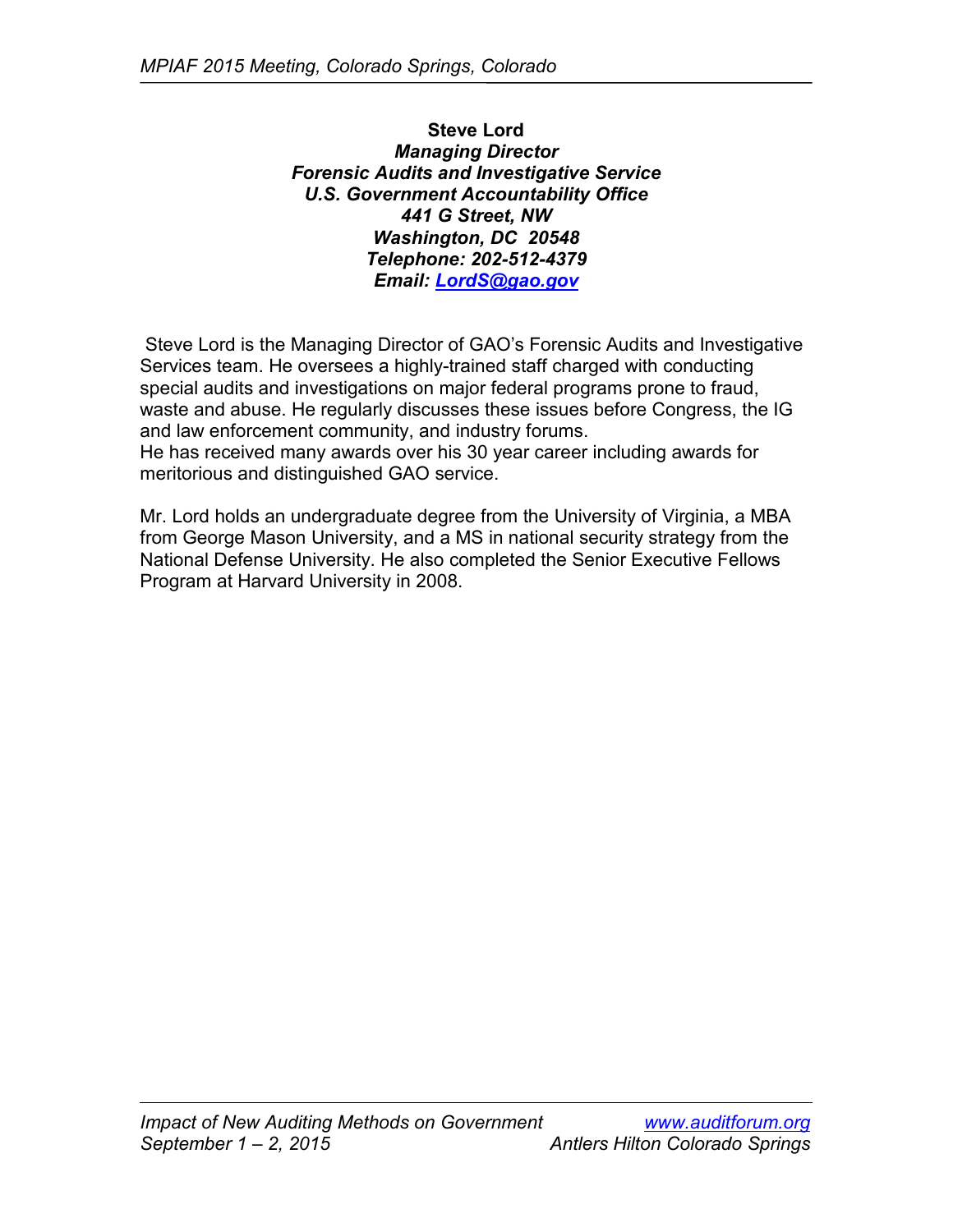**Linda Miller** *Assistant Director Homeland Security and Justice U.S. Government Accountability Office 441 G Street, NW Washington, DC 20548 Telephone: 202-512-6124 Email:* **[millerls@gao.gov](mailto:millerls@gao.gov)**

Linda Miller is an Assistant Director in GAO's Homeland Security and Justice Team. Ms. Miller has been with GAO for 9 years and has worked on reports looking at transportation and border security, as well as passport fraud and fraud in the disability and school meals programs. Ms. Miller led the development of the Fraud Risk Management Framework from its inception, overseeing the design and implementation of a complex methodology. Ms. Miller holds a Master's Degree in Public Policy from the George Washington University.